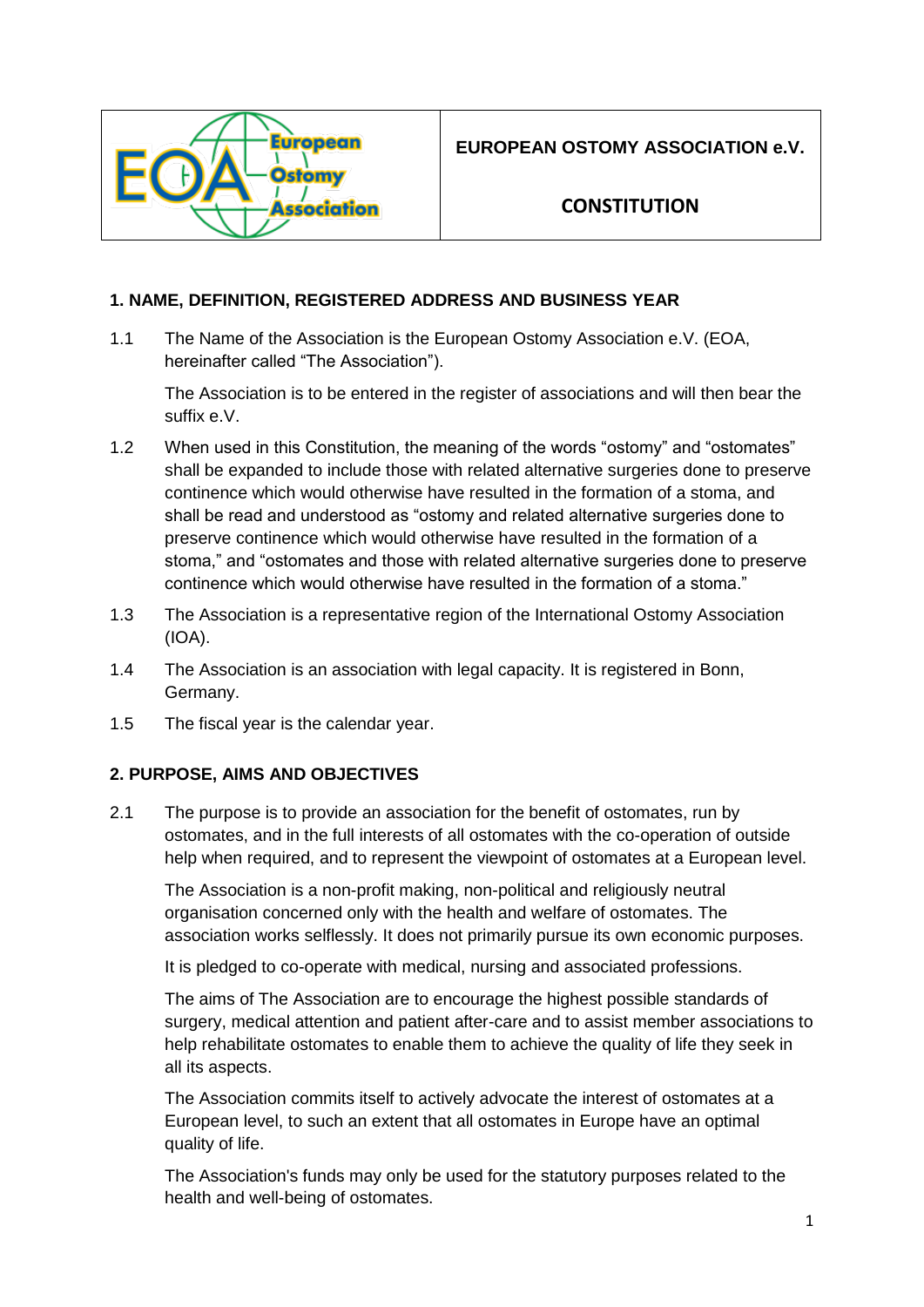Members shall not receive any benefits from The Association's funds.

No person may benefit from expenditures that are alien to the purpose of the association or from disproportionately high remuneration.

The Association exclusively and directly pursues charitable purposes for the promotion of welfare (§ 52 II No. 9 AO) within the meaning of the section "Taxprivileged purposes" of the German Tax Code in its currently valid version.

The purpose of The Association is also the promotion of public health and public health care, § 52 section II no. 3 AO.

The Association realizes its goals in Germany and abroad.

The Association can promote domestic tax-privileged corporations or foreign corporations with its funds. These corporations must pursue the same tax-privileged purposes as The Association.

- 2.2 The main objectives of The Association are:
- a. to distribute information and exchange experiences on all aspects of ostomy problems, in particular by organising meetings;
- b. to co-ordinate and support all efforts to develop, establish and provide basic standards in ostomy care and rehabilitation, in particular by:
	- collecting and evaluating experiences,
	- co-operating with medical and nursing associations, government health administrations and other organisations in Europe,
	- promoting co-operation among scientific professional groups which contribute to the advancement of ostomy healthcare,
	- promoting and encouraging research in the field of ostomy healthcare;
- c. to motivate, morally support and promote existing and to assist in the establishment of new national ostomy associations, in particular for:
	- arranging psychological help for all ostomates in their countries by meeting coostomates and exchanging experiences,
	- working towards optimum care and rehabilitation conditions on a national basis.
- d. to work to ensure that the purpose of The Association's Constitution is actively achieved or supported at political and social levels.

### **3. MEMBERSHIP**

3.1 Membership of The Association shall be open to the ostomy associations in Europe. Associations in countries outside, but close to, Europe may be considered for membership.

### *Types of membership*

- 3.2 There are the following types of membership:
- a. Ordinary (Full) membership
- b. Associate membership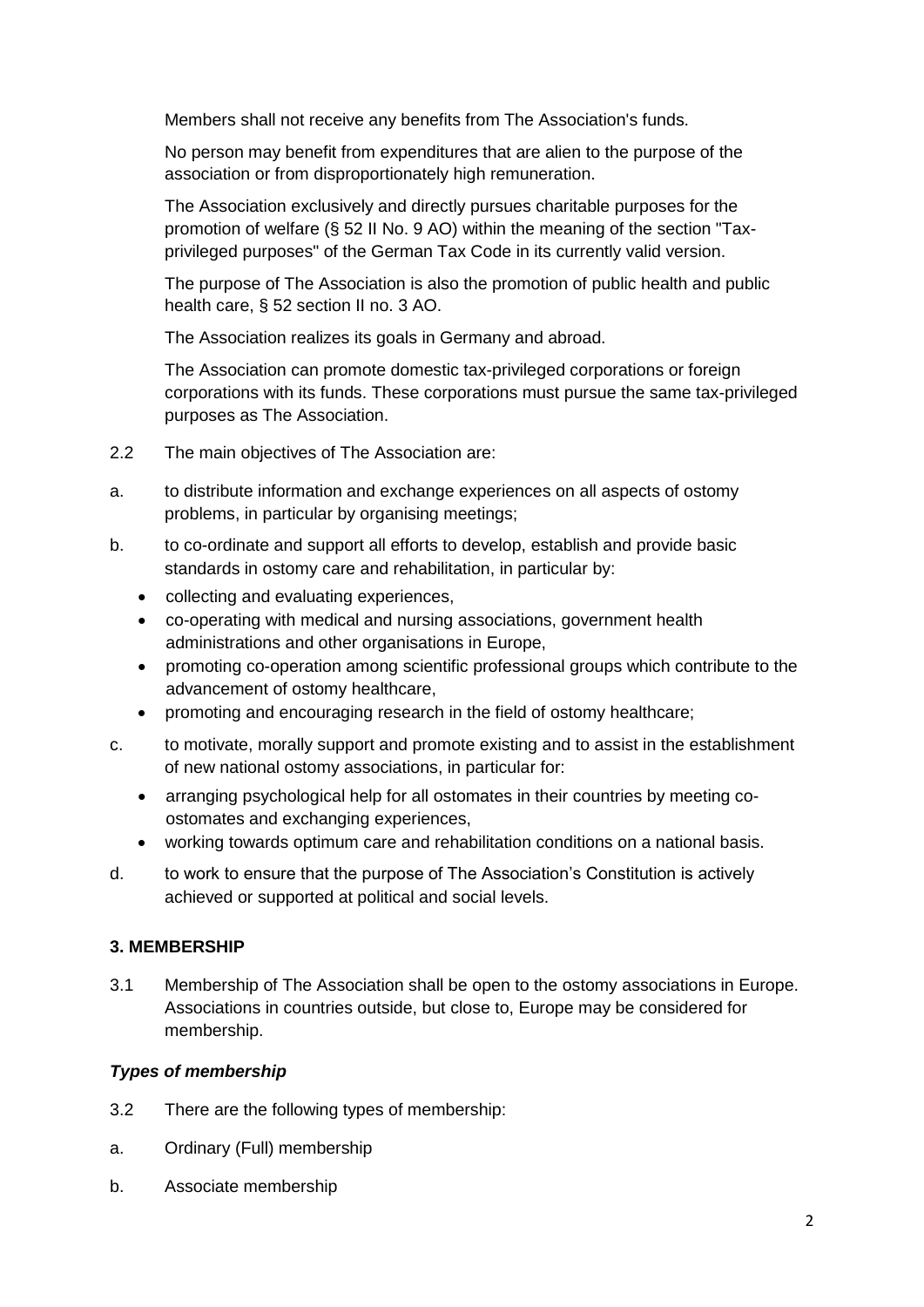- c. Patron membership
- 3.3 Full membership of The Association shall be open to any national or trans-national ostomy association which signifies acceptance of The Association and has been approved by a single majority vote the House of Delegates. Before full membership of The Association can be conferred, the group applying must:
- a. provide evidence in writing its acceptance of The Association's Constitution;
- b. have completed the "EOA membership application form";
- c. have documented countrywide or multi-country activities and have established a binding objective comparable to The Association.
- d. have evidenced in writing its determination to be managed, as soon as possible, principally by ostomates or by the parents of children with stomas, in those associations whose membership consists exclusively of children with stomas.
- 3.4 Associate membership of The Association shall be open to individual ostomy groups who apply for associate membership and to such other ostomy groups or associations who are not granted full membership of The Association. Applications for associate membership shall be approved by a simple majority vote of the House of Delegates. To be eligible for associate membership, applicants must meet the same eligibility criteria as listed in 3.3., with the exception of subparagraph (c).
- 3.5 Patron membership of The Association shall be open to non-participating individuals, associations, institutions or other bodies not being an ostomy group or association but promote and support the goals and purposes of The Association and demonstrate an interest in sponsorship. Applications for Patron membership shall be accepted by a simple majority vote of the Executive Council.

#### *Termination of membership and exclusion*

- 3.6 Membership shall be terminated by voluntary resignation, expulsion, death of a member or loss of legal capacity in the case of legal entities.
- a. Voluntary termination of membership must be declared to the Executive Council by written notice of termination at the end of a fiscal year.
- b. The exclusion of a member with immediate effect for good cause may be pronounced if a full or associate member fails to meet its financial obligations to The Association for one year after written demand, or if a member grossly violates the Constitution, regulations, the purpose of the Constitution or the interests of The Association. In such cases, in addition to exclusion of the member, the House of Delegates may, by a two-thirds vote, suspend or revoke membership for a specified period of time or indefinitely and under reasonable conditions, suspend or revoke voting rights and services to which the member in question is entitled - provided the member has been notified in writing of the intent at least three months in advance. The House of Delegates shall have full authority to restore membership, voting rights, and eligibility for services as it deems appropriate .
- c. Patron membership shall automatically terminate at the expiration of the annual dues unless renewed by payment of additional annual dues.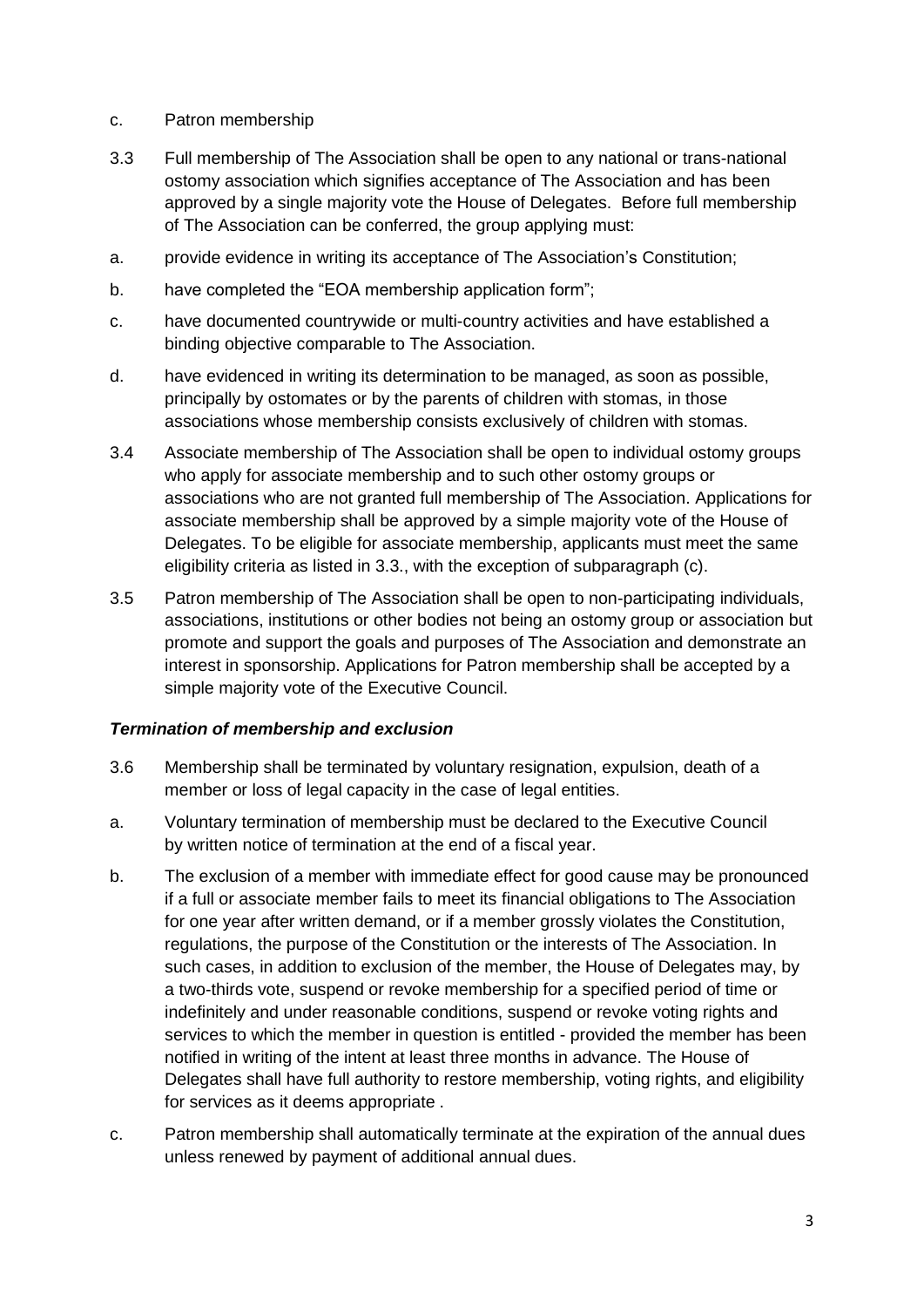### *Membership fee (subscription)*

- 3.7 The minimum annual membership fee to be paid by members of The Association shall be fixed by the House of Delegates and shall be based on the number of individual members in each member association.
- 3.8 Annual subscriptions shall be paid by member associations to the account of EOA not later than 1st March each year. Any increase in the rate of minimum subscriptions shall take effect from the following 1st January.
- 3.9 The Association shall decide on a budget for IOA activities, the cost of which shall be met by The Association. The budget shall be approved by the House of Delegates.

### **4. ADMINISTRATIVE STRUCTURE**

- 4.1 The work of The Association shall be carried out by:
- a. the General Assembly (in this Constitution referred to as the "House of Delegates")
- b. the Executive Board (in this Constitution referred to as the "Executive Council").

### **5. HOUSE OF DELEGATES**

- 5.1 The House of Delegates shall be composed of not more than two delegates from each full member of The Association.
- 5.2 The delegates are nominated by the full members of The Association and announced to The Association. Both delegates should be ostomates.
- 5.3. Each associate member and patron member can be represented by one delegate who shall have no voting rights but shall be entitled to speak unless the House of Delegates decides to the contrary.

### *Functions*

- 5.4 The functions of the House of Delegates shall be:
- a. to determine the policies of The Association;
- b. to consider applications for membership of The Association and subject thereto to elect members;
- c. to elect a President and four officers of the Executive Council;
- d. to appoint the webmaster, a nominations representative and two qualified auditors;
- e. to appoint two members of the Executive Council to serve on the IOA coordination committee, one of whom shall be the President.

### *Meetings*

5.5 The House of Delegates shall meet at least once every three years or at such other intervals as the House of Delegates may from time to time prescribe (hereinafter called 'General Sessions').

Special General Sessions may be convened at the request of the majority of the full members of The Association, or of the President, or of the majority of the Executive Council.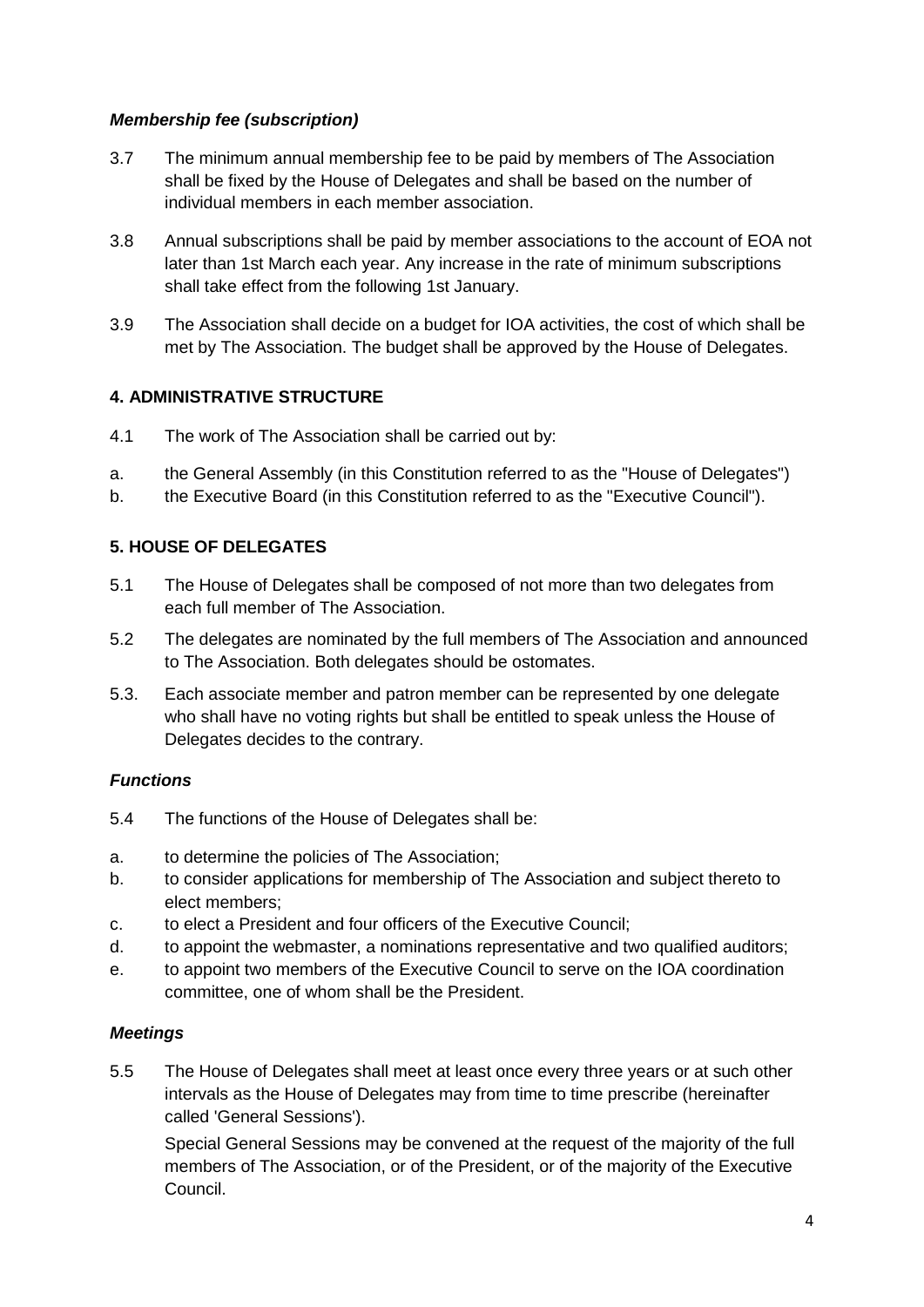The Agenda proposed for any Session shall be notified in writing to all members not less than 90 days in advance of the proposed Session.

In derogation of Section § 32 (1) sentence 1 of the German Civil Code (Bürgerliches Gesetzbuch BGB), the Executive Council (Executive Board) may decide and state in the invitation that the members may or must participate in the meeting without being present at a meeting location and exercise their membership rights by means of electronic communication (online general meeting).

The meetings shall be held in accordance with the principles of a closed user group.

5.6 The House of Delegates has a quorum regardless of the number of members/delegates present.

General Sessions shall be chaired by the chairman of the meeting elected by the House of Delegates.

- 5.7 Language used at General Sessions shall be English. Simultaneous translation into other languages shall be provided, if possible.
- 5.8 The minutes of all meetings shall be signed by the Chair of the meeting and the minute taker.

#### *Voting*

- 5.9 Each full member (= full member association) has one vote.
- 5.10 In order to have the right to vote at a General Session, a full member association must either be a newly admitted member or have paid all outstanding annual dues through until 31st December of the year preceding the Congress.
- 5.11 Full member associations unable to have delegate representation at a General Session may authorise another full member association with delegate representation to vote on its behalf on agenda issues that may come before the House of Delegates.

A letter from the full member association seeking representation, stating the name of the full member association that will serve as its representative, shall be submitted to the Executive Council prior to the commencement of the meeting ("proxy vote").

- 5.12 Voting procedures:
- a. Voting, other than for election of officers shall be decided by a show of delegate voting cards.
- b. Prior to the taking of the vote, delegates of a minimum of five (5) member associations may request a paper ballot.
- c. A simple majority of votes cast is sufficient to carry any motion (other than a motion to uphold the decision of the Chair of the meeting or the election of officers). This does not apply to votes on amendments to the Constitution, for which a two-thirds (2/3) majority is required.
- d. Election of officers: In the event of more than one (1) candidate, election will be, at all times, by means of a paper ballot and in the order President, and four Executive Council officers. Scrutineers will be elected by the House of Delegates prior to any ballot occurring.
- e. A candidate for the office of President shall be elected by the votes of the Delegates (including proxy votes) present at the General Session (total vote). Successful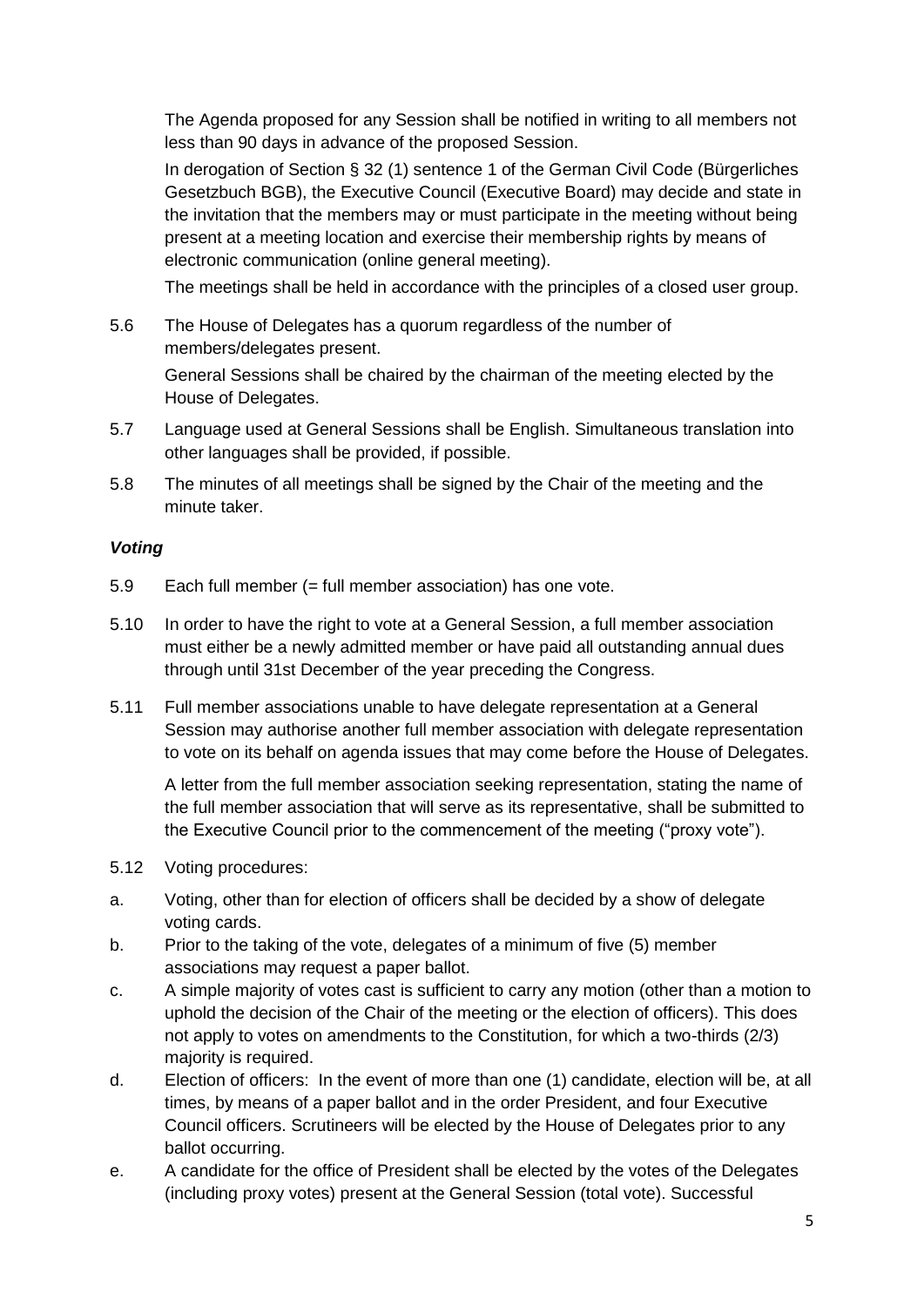candidates will be required to obtain greater than 50% of votes cast (the votes cast divided by the "total vote" less abstentions shall exceed 50%). In the case of multiple candidacies for an office, and where all candidates meet the above criteria, the election will be repeated with the two candidates receiving the highest number of votes at the first election. The greater than 50% regulation will apply as above.

- f. The four officers other than the President should be elected by paper ballot from all candidates proposed. There are no specific positions among these four officers (the vice-President will be elected by EC) and thus the four candidates who receive the highest number of votes will be elected.
- g. No officer shall be entitled to vote unless he/she is currently a delegate of a full member association, or his/her full member association holds a proxy, or an authority to vote on behalf of another full member association.
- h. If a matter needing a decision by the House of Delegates arises between meetings, and in the opinion of the Executive Council is of such urgency that it cannot be delayed until the next General Session, the Executive Council shall arrange for an electronic/postal vote to be taken by member associations. The matter to be decided shall be put in the form of a resolution which shall be so framed as to allow a simple vote in either the affirmative ("Yes") or negative ("No").

# **6. EXECUTIVE COUNCIL**

- 6.1 The Executive Council shall consist of the President, and four additional officers. The Executive Council shall appoint a vice-President and a treasurer from among themselves.
- 6.2 The Executive Council in the sense of § 26 BGB is the president, vice-president and treasurer. They each represent The Association.

Each member of the Executive Council according to the above sentence BGB has the sole power to represent The Association alone.

The Executive Council may issue rules of procedure for further restrictions (internal relationship) or powers of attorney. These rules of procedure are not part of the Constitution.

- 6.3 Nominations for the officers of the Executive Council must be sent to an appointed Nominations Representative 90 days prior to a General Session. The nominations representative shall ensure that member associations are informed about all nominations with the agenda of the next General Session.
- 6.4 The Members of the Executive Council shall be ostomates and, if possible, officers of a member association.
- 6.5 The members of the Executive Council shall be elected by the votes of delegates present at the General Session and proxy votes shall be included in the total vote. The voting procedures are listed in Section 5.11
- 6.6 The term of office of the members of the Executive Council should not exceed two election periods. An election period is the time interval between two successive House of Delegates meetings according to section 5.5.